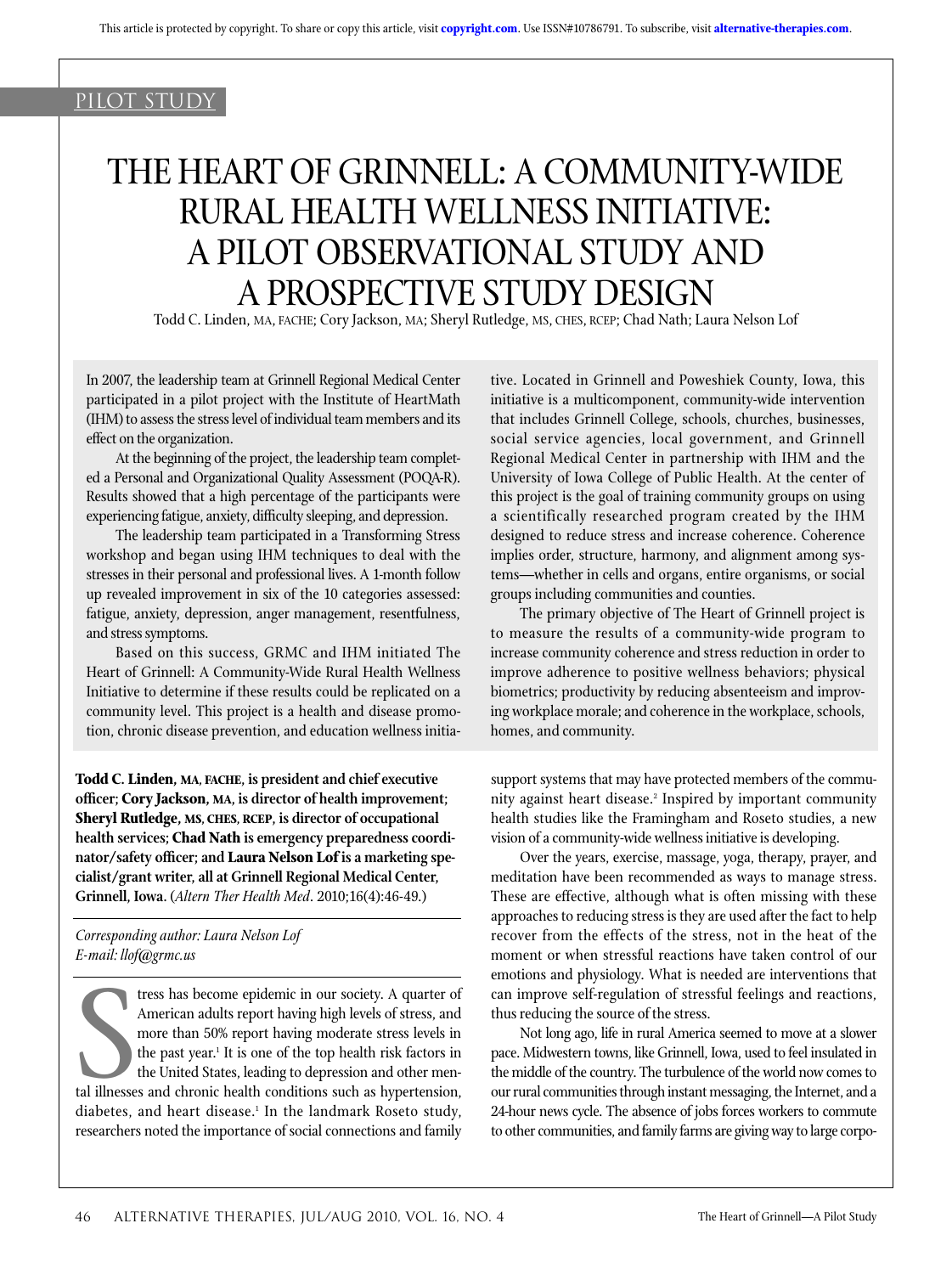rate farms. Small towns are getting smaller, and the social support networks of previous generations are quickly fading away and perhaps with them, the greater sense of community pride and spirit. It isn't that close-knit neighborhoods and communities haven't had stressful situations to overcome in the past, but the social support networks they had allowed them to face those situations without being overwhelmed. These individuals and communities were resilient and able to respond effectively to challenges together and work toward common goals.<sup>2</sup>

The community of Grinnell has a little fewer than 10000 residents and is located 50 miles east of Des Moines and 60 miles west of Iowa City. Grinnell Regional Medical Center (GRMC) is a private, nonprofit and non–tax-supported community hospital serving more than 47 000 residents in a six-county rural area of east central Iowa. The Heart of Grinnell project was born out of the successes that Grinnell Regional Medical Center experienced through two employee health and wellness initiatives, the "I Choose Health" employee wellness program and the Transforming Stress workshop. It is a multicomponent, community-wide rural health intervention that includes groups within Grinnell, Poweshiek County, Iowa, including Grinnell College, schools, businesses, churches, public safety organizations, social service agencies, and health care providers.

#### **Pilot Project Results**

The leadership team at GRMC participated in a pilot project to assess levels of stress within the members of the leadership team. Forty-seven members of the team completed a Personal and Organizational Quality Assessment (POQA-R) prior to participating in the Transforming Stress workshop.

Members of the GRMC leadership team are senior-level staff, many of whom have been with the organization for more than 20 years, holding bachelor's degrees, master's degrees, and doctoral-level degrees. There are 31 females and 16 males between the ages of 31 and 60 years, and most are married.

On the POQA-R, participants are asked how often they experience emotions such as feeling resentful, sad, annoyed, depressed, blue, appreciative, or anxious. Members of the leadership team responded that they had often, very often, or always experienced fatigue, inadequate sleep, anxiety, and feeling resentful at least once during the previous month.

During the next month, the members of the leadership team participated in a Transforming Stress workshop and used the techniques they learned throughout their workday and practiced with the emWave heart rate variability (HRV) coherence technology to help them learn how to better self-regulate stress reactions by shifting into a more coherent physiological state. The techniques were based on the long-established connection between the mind, body, and spirit, recognizing that one's state of being affects the body's autonomic nervous system that controls our breathing and HRV. Through the use of these techniques, participants learn how to lessen the physiological effects of stress, helping them to increase inner harmony or personal coherence.

One month later, the leadership team again took the POQA-R. Worth noting are the improvements shown for all of the primary scales and most of the subscales. There was significant improvement in fatigue, anxiety and depression, anger and resentment, fatigue and health symptoms (Table, Figures 1 and 2). The POQA-R

| TABLE Grinnell Regional Medical Center Personal and Organizational Quality Assessment-Revised 4 Scale |                              |       |           |            |      |           |            |                           |           |            |         |      |      |
|-------------------------------------------------------------------------------------------------------|------------------------------|-------|-----------|------------|------|-----------|------------|---------------------------|-----------|------------|---------|------|------|
| Paired Samples Statistics (N=22, 10 males and 12 females)                                             |                              |       |           |            |      |           |            |                           |           |            |         |      |      |
|                                                                                                       |                              | Pre   |           |            | Post |           |            | <b>Paired Differences</b> |           |            |         |      |      |
|                                                                                                       |                              | Mean  | <b>SD</b> | <b>SEM</b> | Mean | <b>SD</b> | <b>SEM</b> | Mean                      | <b>SD</b> | <b>SEM</b> | t       | P<   | ES   |
| Primary                                                                                               | <b>Organizational Stress</b> | 4.90  | 0.92      | 0.20       | 4.59 | 0.78      | 0.17       | $-0.31$                   | 0.63      | 0.13       | $-2.32$ | .05  | .37  |
| Subscale                                                                                              | Pressures of life            | 5.03  | 1.01      | 0.22       | 4.81 | 0.73      | 0.16       | $-0.22$                   | 0.78      | 0.17       | $-1.32$ | ns   | .25  |
| Subscale                                                                                              | Relational tension           | 4.79  | 1.48      | 0.32       | 4.77 | 1.40      | 0.30       | $-0.02$                   | 0.85      | 0.18       | $-0.08$ | ns   | .01  |
| Subscale                                                                                              | <b>Stress</b>                | 10.00 | 3.22      | 0.70       | 6.86 | 3.53      | 0.77       | $-3.14$                   | 3.89      | 0.85       | $-3.70$ | .01  | .93  |
| Primary                                                                                               | <b>Emotional Vitality</b>    | 4.64  | 0.76      | 0.16       | 5.06 | 0.72      | 0.15       | 0.42                      | 0.78      | 0.17       | 2.52    | .05  | .57  |
| Subscale                                                                                              | <b>Emotional buoyancy</b>    | 4.82  | 0.99      | 0.21       | 5.17 | 0.79      | 0.17       | 0.35                      | 0.92      | 0.20       | 1.79    | ns   | .40  |
| Subscale                                                                                              | <b>Emotional contentment</b> | 4.40  | 0.79      | 0.17       | 4.91 | 0.79      | 0.17       | 0.51                      | 0.90      | 0.19       | 2.66    | .05  | .64  |
| Primary                                                                                               | <b>Emotional Stress</b>      | 2.91  | 0.82      | 0.18       | 2.21 | 0.50      | 0.11       | $-0.69$                   | 0.65      | 0.14       | $-5.02$ | .001 | 1.05 |
| Subscale                                                                                              | Anxiety and depression       | 2.99  | 1.07      | 0.23       | 2.12 | 0.48      | 0.10       | $-0.87$                   | 0.87      | 0.19       | $-4.67$ | .001 | 1.12 |
| Subscale                                                                                              | Anger and resentment         | 2.83  | 0.85      | 0.18       | 2.29 | 0.61      | 0.13       | $-0.54$                   | 0.59      | 0.13       | $-4.25$ | .001 | .73  |
| Primary                                                                                               | <b>Physical Stress</b>       | 3.51  | 1.07      | 0.23       | 2.65 | 0.78      | 0.17       | $-0.87$                   | 0.72      | 0.15       | $-5.64$ | .001 | .94  |
| Subscale                                                                                              | Fatigue                      | 4.43  | 1.49      | 0.32       | 3.24 | 1.04      | 0.22       | $-1.19$                   | 1.19      | 0.25       | $-4.72$ | .001 | .94  |
| Subscale                                                                                              | Health symptoms              | 2.89  | 0.91      | 0.19       | 2.25 | 0.79      | 0.17       | $-0.64$                   | 0.57      | 0.12       | $-5.33$ | .001 | .76  |
| Scale                                                                                                 | Intention to quit            | 2.32  | 1.71      | 0.36       | 2.34 | 1.83      | 0.39       | 0.02                      | 1.13      | 0.24       | 0.09    | ns   | .01  |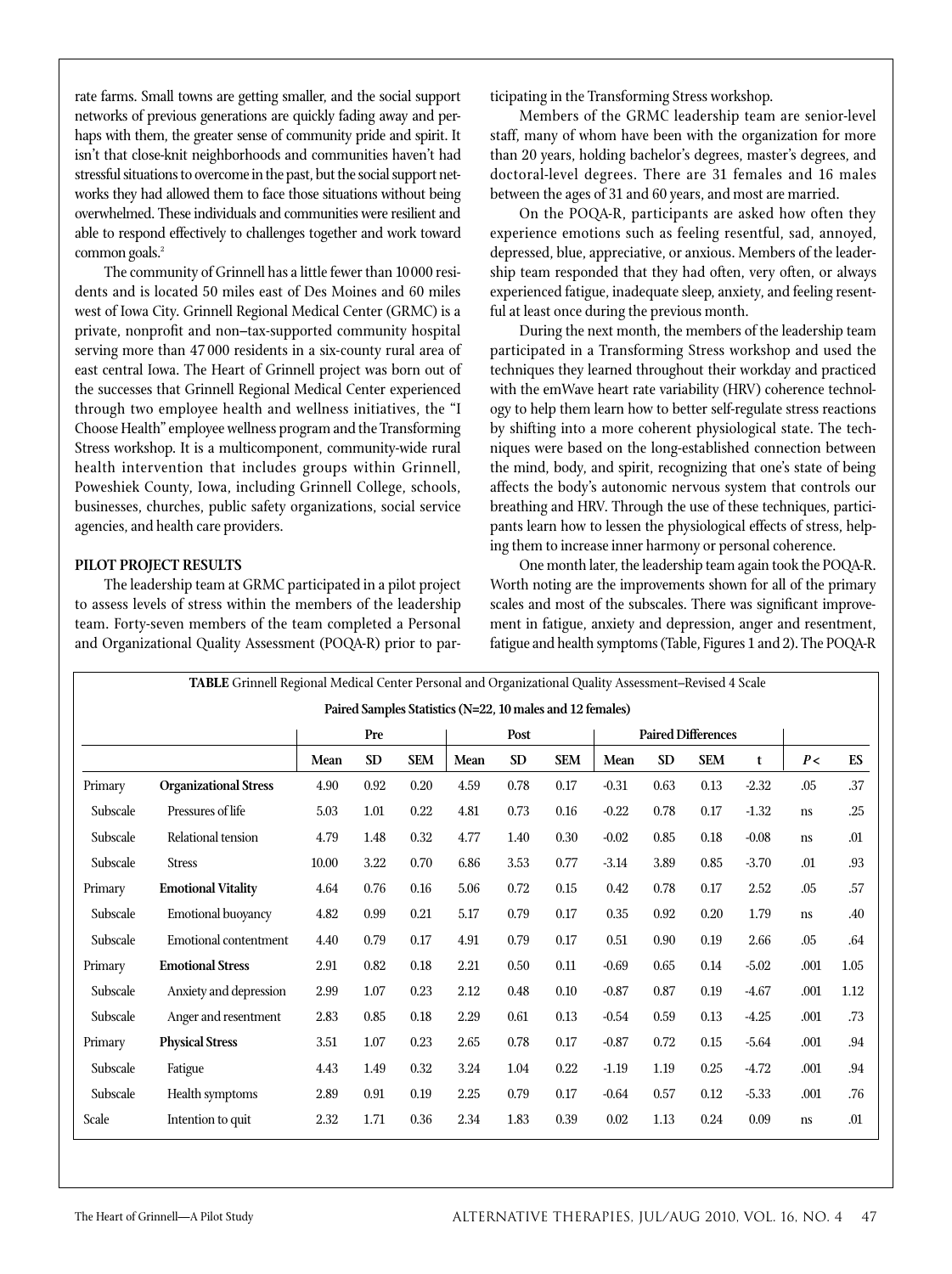

also measured organizational qualities from the GRMC leadership team before and after the team implemented these techniques that also improved.

### **The Heart of Grinnell Project**

In 2010, 85% of all staff members at GRMC have been trained in these same stress reduction techniques as a part of the GRMC "I Choose Health" employee wellness program that provides incentives for employees to get annual checkups and preventive tests such as mammograms, complete blood work, and fitness tests. Medical issues that are identified in early stages are easier and less expensive to treat. The focus is to encourage GRMC employees to live healthier lives through prevention.

GRMC has a self-insured health plan. This means that all covered employees and their family members either pay the bill with a copayment or deductible or GRMC pays the claims. When the number of health claims submitted is reduced, the cost of providing medical coverage to employees and their families is reduced. GRMC has been successful through this program in bending the cost curve for health care coverage. The medical cen-

ter has not experienced a substantial increase in health insurance premiums in 3 years. In 2009, GRMC saw a minimal insurance increase of 3%. The average annual health insurance premium for small businesses in Iowa more than doubled in 10 years, increasing 113% from 1999 to 2009.<sup>3</sup>

There are health conditions that are beyond one's control. However, individuals can take personal responsibility to improve health through lifestyle decisions, preventive health care, building and maintaining social networks, and managing stress. What part does stress play in derailing personal wellness? GRMC's philosophy is that community hospitals can be a catalyst for health improvement, leading by example. Leaders at the medical center believe that being truly committed to improving the health and well-being of the community must start within. Can a community hospital transform its stress, increasing the levels of personal and irrigational coherence to have a positive effect on systems within the larger community it serves?

The Heart of Grinnell project received a 2010 directed source award from the Centers for Disease Control and Prevention to provide GRMC with greater resources to begin work on this project. Systems within the larger community to be studied through The Heart of Grinnell include educational systems, health care organizations, public safety and social service organizations, the ministerial association, and systems that target special-needs populations. We believe that when the individual members of these systems begin to increase their personal level of coherence, the change will overlap into other systems, benefiting the entire community. This is a long-term longitudinal research project focusing on the effect of a stress intervention based on increasing coherence of an entire community with the following three primary objectives:

- 1. Improved health by
	- a) Reducing chronic disease

b) Improving adherence to positive wellness behaviors